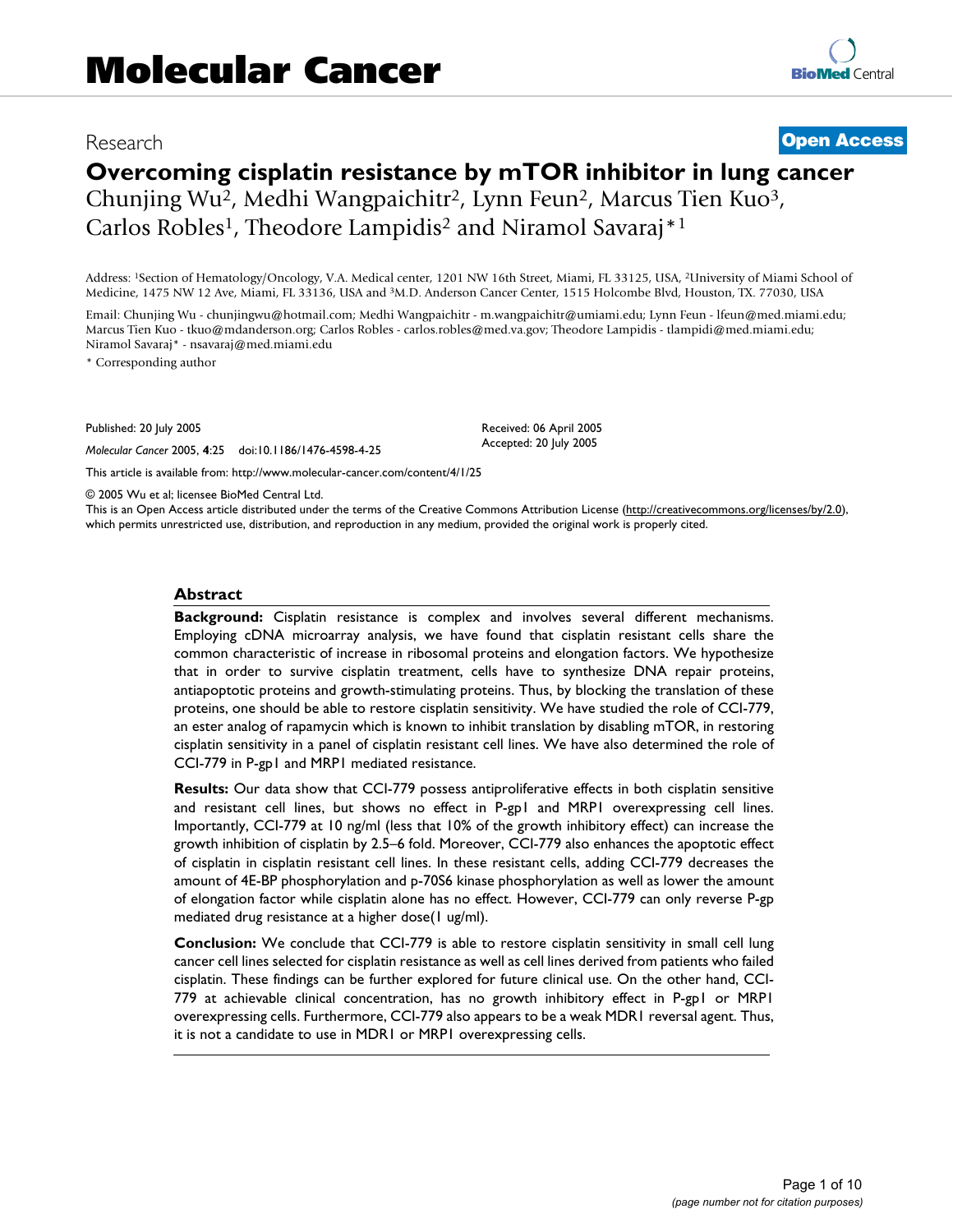### **Introduction**

Cisplatin and its analog carboplatin have significant antitumor activity against a wide variety of solid tumors[1]. Furthermore, cisplatin also showed synergistic effect with other chemotherapeutic agents and therefore has been incorporated in many treatment regimens for solid tumors [1]. Like other chemotherapeutic agents, resistance to this drug is inevitable and often occurs after several cycles of treatment. Several laboratories have studied the mechanism(s) of cisplatin resistance in the past decades and many possible mechanism(s) have been identified [2-9]. These resistance mechanism(s) appears to fall into four major categories. The first category involves DNA damage/repair proteins. The second category involves drug retention (increased influx or decreased uptake). The third category involves increased drug inactivation or prevention of drug to reach the DNA target. The fourth category involves growth signaling via different pathways or increase in antiapoptotic protein(s). Nevertheless, it is generally accepted that cisplatin resistance most likely has multiple mechanisms and the mechanism of resistance may differ depending on the cell types. Therefore, overcoming cisplatin resistance may be difficult. We have developed two pairs of cisplatin resistant small cell lung cancer cell lines and three cell lines derived from patients who failed cisplatin, one from small cell lung cancer (SCLC) and two from non small cell lung cancer (NSCLC). Using microarray analysis in our cisplatin resistant cell lines as well as reviewing the available microarray data published in other laboratories, we have found that the there are many gene(s) which are overexpressed in these cisplatin resistant cell lines including those involved in DNA repair, signal transduction, invasion and metastasis, and antiapoptosis {for review see ref. [2]}. While different cisplatin resistant cell lines often overexpressed different genes involved in DNA repairs and/or signal transduction, antiapoptosis, a majority of cisplatin resistant cells overexpress elongation factor alpha and genes which are involved in ribosomal biogenesis. These findings have led us to hypothesize that after DNA damage by cisplatin, the surviving cells have to develop the ability to generate repair proteins and/or survival proteins to prepare for the next insult. Both ribosomal proteins and elongation factor are essential for translational process in protein synthesis. Thus, the common theme to survive cisplatin in these resistant cell lines is to increase these mRNAs. Consequently, if ribosomal proteins and/or elongation factor can be inhibited, one should be able to restore cisplatin sensitivity. It is well known that mTOR (mammalian target of rapamycin) also known as FRAP, RAFT, or RAPT is important in regulating translation of a set of mRNA which encode ribosomal proteins and elongation factor [10-12]. All of these mRNAs possess a sequence of pyrimidines at their extreme 5'end (TOP mRNAs). Therefore, by inhibiting mTOR, one should be able to restore cisplatin sensitivity. In this report, we have investigated the possible role of a known mTOR inhibitor, rapamycin and its ester analog CCI-779 [13,14] in restoring cisplatin sensitivity.

It has been shown that the mTOR inhibitor, rapamycin, can also modulate other forms of drug resistance such as P-gp1 or MDR1 mediated drug resistance[15,16]. MDR1 is a well characterized form of drug resistance which is primarily due to overexpression of an P-gp1 efflux pump [17,18]. This efflux pump belong to ABC (ATP-bindingcassette) transporter superfamily, and is capable of effluxing many different chemotherapeutic agents, hence the term multidrug resistance. The resistance is due to decrease drug accumulation. Rapamycin has been shown to be able to reverse this form of drug resistance by blocking the efflux pump[15]. Another similar form of multidrug resistance which is due to decrease drug accumulation is the MRP1 mediated drug resistance. MRP1 also belongs to the ABC transporter superfamily [19-21], however, this efflux pump most likely transports the glutathione conjugated drug. In this report, we also investigated the role of mTOR inhibitor in these two forms of multidrug resistance.

# **Methods**

#### *Cell lines*

*SCLC1* was established from the bone marrow of SCLC patient. SR-2 is the cisplatin resistant variant which was generated by intermittent exposure to cisplatin. The characteristics of these cell lines have been published previously [22]. All cell lines were maintained on RPMI media supplemented with 10% FBS.

*SCLC1R* was generated by exposure of SCLC1 to rhodamine-123 [23]. This cell line overexpresses P-gp and exhibits 16 fold resistance to doxorubicin, 70 fold resistance to vinblastine and 5.3 fold resistance to VP-16, but not to cisplatin.

*SCLC1A* overexpresses MRP1 and was selected by exposure of SCLC1 to doxorubicin [24]. This cell line exhibits 33 fold resistance to doxorubicin, 10 fold resistance to VP-16 and 42 fold resistance to vinblastine.

*SCLCB* was established from the supraclavicular lymph node of a SCLC patient. The characteristics of this cell line were previously published [25]. SCLCBC was generated by exposure SCLC to cisplatin similar to SR-2. SCLCBC exhibits 10 fold resistances to cisplatin, and 10 fold resistances to carboplatin but not to oxaliplatin.

*SCLCL* was established from the pleural effusion of a SCLC patient who relapsed on VP-16 and cisplatin. Unlike SCLC1 and SCLCB, this cell line grows as a floating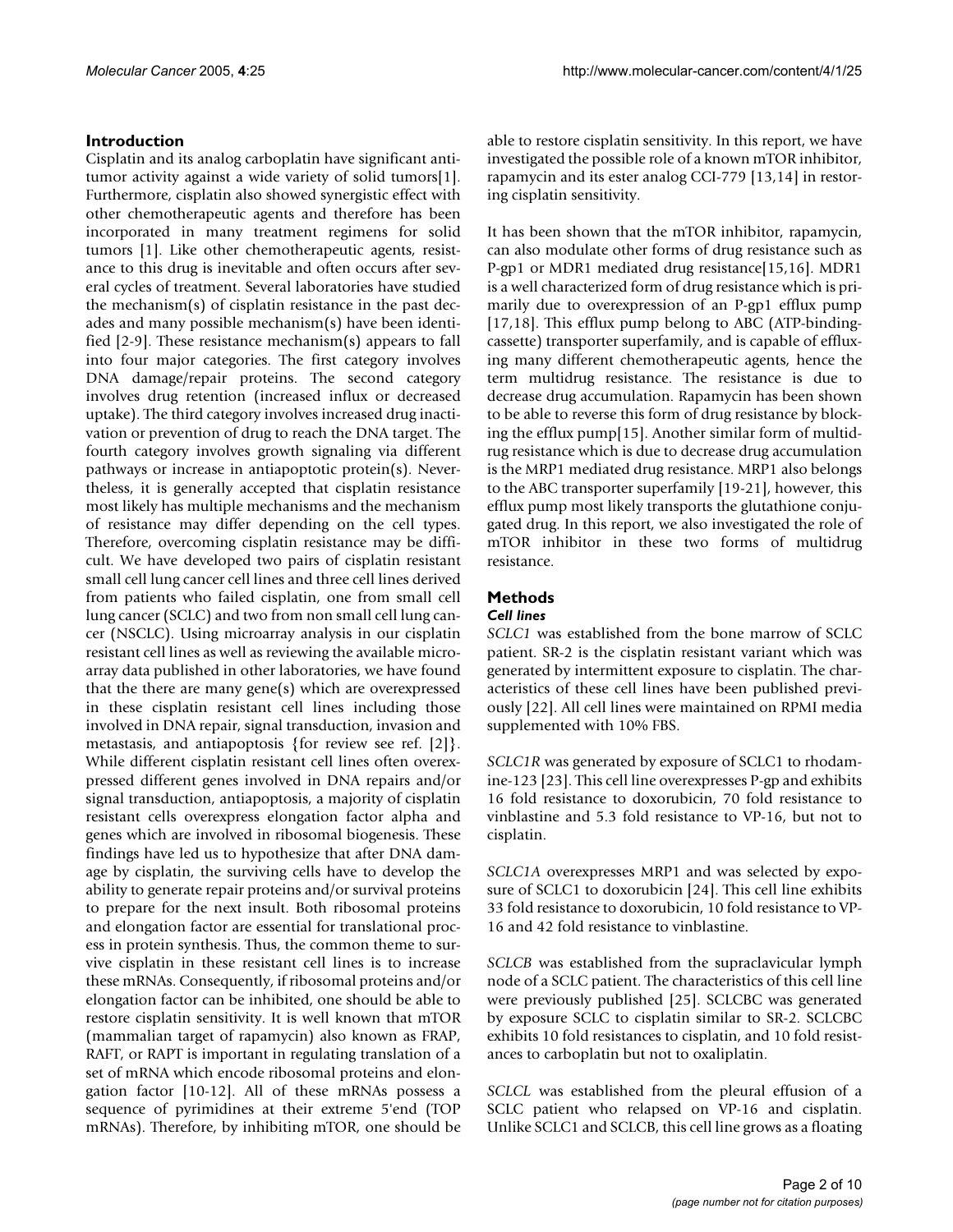aggregate. SCLCL does not overexpress P-gp 1 or MRP1 and is positive for chromogranin.

*NSCLCG* was established from a chest wall mass of a patient with adenocarcinoma of the lung who failed cisplatin and taxotere. This cell line is positive for keratin and does not overexpress P-gp1 and MRP1.

*NSCLCW* was established from the pleural effusion of a patient with poorly differentiated adenocarcinoma of the lung who failed gemcitabine + cisplatin, taxol + carboplatin and irinotecan + oxaliplatin. This cell line does not overexpress P-gp1 or MRP1.

All cell lines were maintained on RPMI supplemented with 10% FBS.

### *Compounds*

CCI-779 and rapamycin were kindly provided by Wyerh-Ayrest. Cisplatin, carboplatin, oxaliplatin, VP-16, doxorubicin and vinblastine were obtained from the hospital pharmacy.

### *Growth Inhibitory effect*

1 × 106 cells were seeded onto 24-well plates and allowed 8 hr. for attachment. Various concentrations of rapamycin or its analogs CCI-779 or other chemotherapeutic drugs listed above were added to each well. Each concentration was performed in duplicate. After 72 hr. exposure, viable cells were counted in the presence of 0.2% trypan blue. The growth inhibitory effect (ID50) was determined by plotting the number of viable cells as a percentage of control against the compound concentration[26]. The growth inhibitory effect was performed after cells were kept in drug free media for 14 days.

#### *Assay for Apoptosis by Annexin V*

Cells were treated with cisplatin with and without CCI-779 for 24 hrs. and then assay for apoptosis using Annexin V-FITC Apoptosis Detection kit (BD Bioscience). The kit includes annexin V conjugated to FITC and propidium iodide. For each sample, 105 or 106 cells were collected, washed in PBS and gently suspended in 100 µL of binding buffer (10 mM HEPES pH 7.4, 150 mM NaCl, 5 mM KCl, 1 mM MgCl<sub>2</sub>, 1.8 mM CaCl<sub>2</sub>) containing 0.25  $\mu$ g annexin V-FTIC. Incubation lasted 15 min in the dark at room temperature. Finally, cells were washed and suspended in the binding buffer with 5 µg propidium iodide and analyzed with Coulter XL flow cytometer. At least 10,000 cells were counted per analysis.

#### *Westernblot Analysis of mTOR*

Cells were lysed with RIPA buffer (10 mMTris pH7.4 100 mM NaCl, 1 mM EDTA, 20 mM Na<sub>4</sub>P<sub>2</sub>O<sub>7</sub>, 2 mM Na<sub>3</sub>VO<sub>4</sub> 10%, 0.5% deoxycholate, 1 mM PMSF) and protease inhibitor cocktail from Sigma and passed several times through a 23G needle, and centrifuged. The total protein was separated on 8% SDS-PAGE, transferred onto membrane and immunoblot with rabbit polyclonal antibody to mTOR (purchased from Upstate) and detected by chemiluminescence.

### *Westernblot Analysis of 4E-BP*

The method described by Gingra et.al. was used [27]. Cells were seeded at  $1 \times 10^5$  cells /ml onto 100 mm dishes, allowed overnight for attachment, then treated with various doses of cisplatin, with and without CCI-779. At 24 hrs, cells were harvested by scraping with RIPA buffer and protease inhibitor cocktail (purchased from Sigma). Lysis was completed by passing the cells through a 25 G needle. To bind elF-4E, 25 ul of 7methyl-GTP Sepharose was added to the lysates and incubated overnight at 4°C. The complexes were collected by centrifuge, washed with lysis buffer, then dissociated from sepharose by adding 50 ul of SDS-PAGE loading buffer, heated to 95°C then separated by SDS-PAGE, probed with 4E-BP antibody (purchased from Cell Signaling) and detected by chemiluminescence.

#### *Westernblot Analysis for p70-S6 Kinase*

This is similar to analyses of 4E-BP. Cells were seeded at 1 × 105 onto 100 mm dishes, exposed to cisplatin alone or in combination with CCI-779 overnight, lysed with RIPA buffer and then separated by SDS-PAGE. The membrane was probed with phospho-p70-S6 kinase antibody purchased from Cell Signaling (phospho-thre.389) and detected by chemiluminescence. This is a mouse monoclonal antibody which recognizes phospho-p70 S6 kinase.

#### *Westernblot Analysis for elongation factor* <sup>α</sup>

Cisplatin resistant cells (SR-2 and SCLCBC) were treated with cisplatin or CCI-779 or combination of CCI-779 and cisplatin for 24 hours. Protein extracts were obtained and separated by SDS-PAGE and probed with anti-EF-1α monoclonal antibody (purchased from Upstate) and detected with chemiluminescence. This antibody detects a 53 kDa protein.

#### **Results**

# *Growth Inhibitory Effect of rapamycin and CCI-779*

Table [1](#page-3-0) shows the result of growth inhibitory effect of rapamycin and CCI-779 in a panel of parental and resistant SCLC lines. Both CCI-779 and rapamycin are equally active in parental cell lines as well as their cisplatin resistant variants. Furthermore, CCI-779 is also active in cell lines which were established from patients who failed cisplatin containing regimens with the ID50 ranging from 0.1–0.5 ug/ml. In contrast, CCI-779 and rapamycin have no activity in P-gp1 or MRP1 overexpressing cell lines with the ID50 of 6.9 and 7.5 ug/ml, respectively. This is not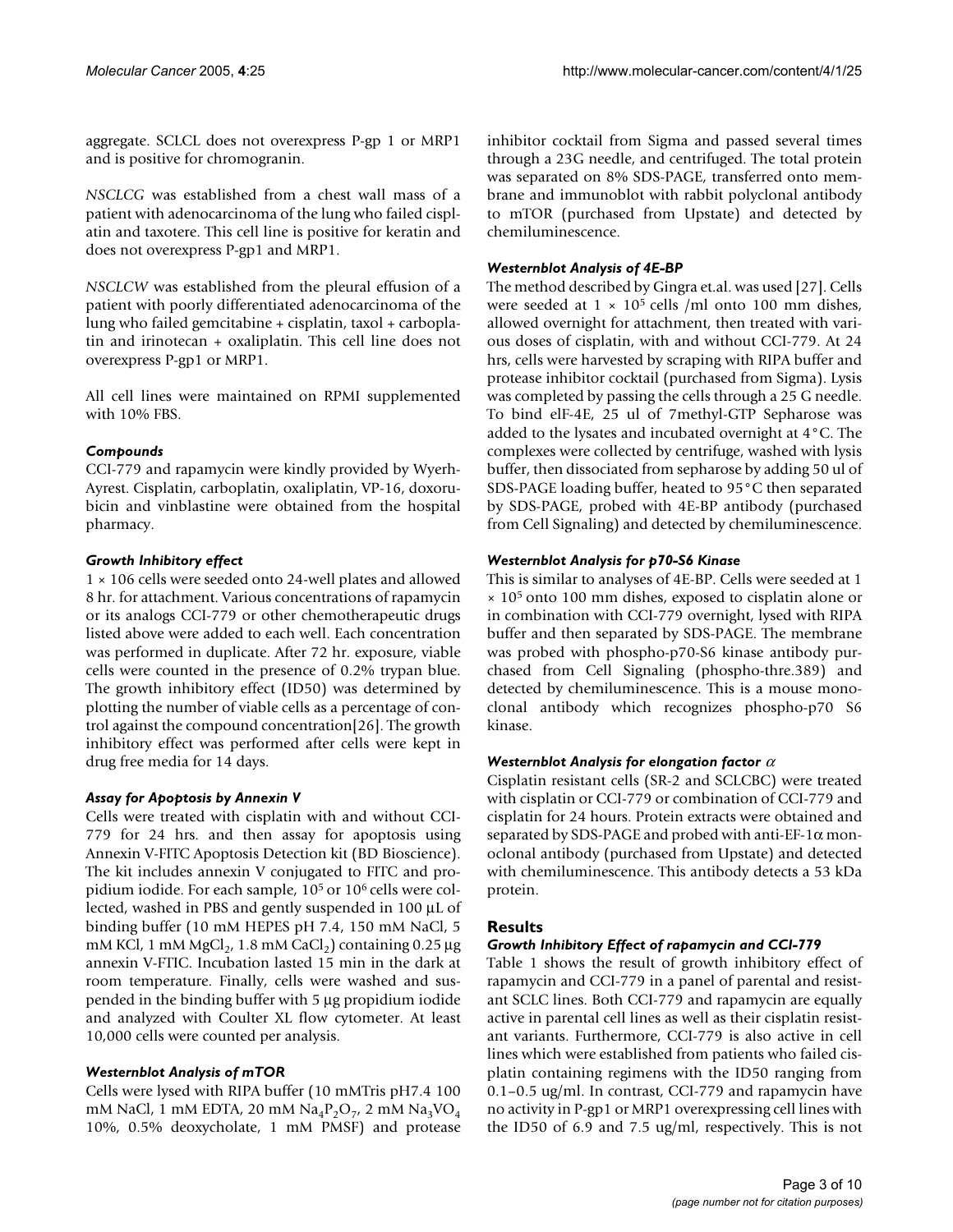|                                    | <b>SCLCI</b>                                      | SR-2            | <b>SCLCB</b>                        | <b>SCLCBC</b>                                    | <b>SCLCL</b>  | <b>SCLCR</b> | <b>SCLCA</b>                              | <b>NSCLCW</b> | <b>NSCLCG</b>                    |
|------------------------------------|---------------------------------------------------|-----------------|-------------------------------------|--------------------------------------------------|---------------|--------------|-------------------------------------------|---------------|----------------------------------|
| Rapamycin ug/ml<br>$CCl-779$ ug/ml | $0.66 \pm 0.1$ 0.1 $\pm .0.05$<br>$0.07 \pm 0.02$ | $0.06 \pm 0.01$ | $0.05 \pm 0.02$<br>$0.04 \pm .0.01$ | $0.09 \pm 0.03$<br>$0.05 \pm 0.02$ $0.3 \pm 0.1$ | $0.2\pm0.006$ | >1           | $6.9 \pm 2.4$ $7.5 \pm 1.5$ $0.3 \pm 0.1$ | $ND^*$        | ND <sup>*</sup><br>$0.5 \pm 0.2$ |

<span id="page-3-0"></span>Table 1: Growth inhibitory effect of Rapamycin and CCI-779 (ID<sub>50</sub>)

 $*ND$  = not done. The  $ID_{50}$  represent the average of two experiments, each experiment done in duplicate.

<span id="page-3-1"></span>Table 2: Growth inhibitory effect of Cisplatin (ID<sub>50</sub>) with and **without CCI-779**

|               | Cisplatin (ug/ml) | Cisplatin (ug/ml)+ CCI-779 |
|---------------|-------------------|----------------------------|
| SCLCI         | $0.15 \pm 0.05$   | $0.18 \pm 0.02$            |
| SR-2          | $2.52 \pm 0.51$   | $0.45 \pm 0.03$            |
| SCI CB        | $0.25 + 0.12$     | $0.14 \pm 0.02$            |
| SCI CBC       | $2.57 + 0.23$     | $0.55 \pm 0.04$            |
| SCLCL.        | $0.95 \pm 0.08$   | $0.30 + 0.05$              |
| NSCI CW       | $1.2 + 0.07$      | $0.28 \pm 0.04$            |
| <b>NSCLCG</b> | $1.5 \pm 0.5$     | $0.4 \pm 0.07$             |

surprising, since the structure of rapamycin suggest that it may be a P-gp substrate [28].

#### *Growth Inhibitory effect of CCI-779 in combination with cisplatin*

Since CCI-779 is equally or slightly better than rapamycin in terms of growth inhibitory effects and is currently in clinical trial, we have further investigated whether the addition of CCI-779 can indeed increase cisplatin sensitivity, We have studied growth inhibitory effect of cisplatin in the presence of 10 ng/ml of CCI-779. At this dosage, the growth inhibitory effect is less than 10%. The results are shown in table [2](#page-3-1). CCI-779 is able to reduce the ID50 of cisplatin to 3–6 times in all cisplatin resistant cell lines. However, CCI-779 does not alter the ID50 in the parental line. Thus, it appears that CCI-779 can restore cisplatin sensitivity in otherwise cisplatin resistant cells. We further investigated whether CCI-779 can completely reverse cisplatin resistance. SR.2 and SCLCBC were treated with the cisplatin ID50 of sensitive cells (0.15 ug/ml in SCLC1 and 0.25 ug/ml in SCLCBC) and various concentrations of CCI-779. Our results indicate that CCI-779 at 0.03 ug/ml can completely reverse cisplatin resistance in both SR-2 and SCLCBC.

We have further investigated whether combination of CCI-779 with cisplatin can also induce apoptosis in cisplatin resistant cells. The results are shown in fig [1](#page-4-0). Cisplatin at 6 ug/ml cannot induce apoptosis in these resistant cells, while at a higher dose (10 ug/ml), the apoptotic effect is small but discernable. However, when CCI-779 (150 ng) was added to cisplatin, the effect is seen at 6 ug/ml of cisplatin and increases at 10 ug/ml. Thus, our data clearly shows that the addition of CCI-779 to cisplatin in these resistant cells not only augments the growth inhibitory effect, but also the apoptotic effect of cisplatin. Similar results were also obtained with SCLCBC cell lines. It is noteworthy that, CCI-779 alone at 300 ng/ml did not induce apoptosis (data not shown) in both cisplatin sensitive cells (SCLC1 and SCLCB).

## *The effect of CCI-779 in reversing doxorubicin resistance in P-gp1 and MRP1 overexpressing cells*

It has been shown that rapamycin can block P-gp efflux pump [15,16], but is less potent than cyclosporin. We have studied whether CCI-779 can block P-gp and MRP1 efflux pump and consequently increased doxorubicin sensitivity in these P-gp1 and MRP1 overexpressing cells. Our data demonstrated that at 10 ng/ml of CCI-779, there is no effect on the ID50 of doxorubicin in both P-gp1 and MRP1 overexpressing cells. However, at 1 ug/ml CCI-779 is able to decrease the ID50 from 0.04 to 0.009 ug/ml. The data are summarized in table [3](#page-5-0). Thus, our data suggest that CCI-779 is a weak P-gp blocker compared to those previously reported for rapamycin.

#### *MTOR expression by westernblot analysis*

It is known that mTOR is a target of CCI-779. It is possible that sensitivity to mTOR inhibitor may be related to mTOR levels. We have studied mTOR expression in the cisplatin sensitive and resistant cells. The result is shown in fig [2](#page-5-1). There are no discernable differences in mTOR levels in these cell lines.

#### *4E-BP phosphorylation*

It is well known that mTOR phosphorylates 4E-BP and releases its binding from eIF-4E. This results in translation initiation. Inhibition of mTOR will prohibit its ability to phosphorylate 4E-BP and thereby inhibit the translation process. We have studied 4E-BP phosphorylation in SCLC1/SR2, SCLCB/SCLCBC. Our results are shown in fig 3. Cisplatin does not affect 4E-BP phosphorylation in cisplatin resistant cell lines. However, the addition of CCI-779 inhibits this process. We have tested two different doses of CCI-779 (150, and 300 ng/ml), our data indicate that 150 ug/ml is as efficient as 300 ug/ml in inhibiting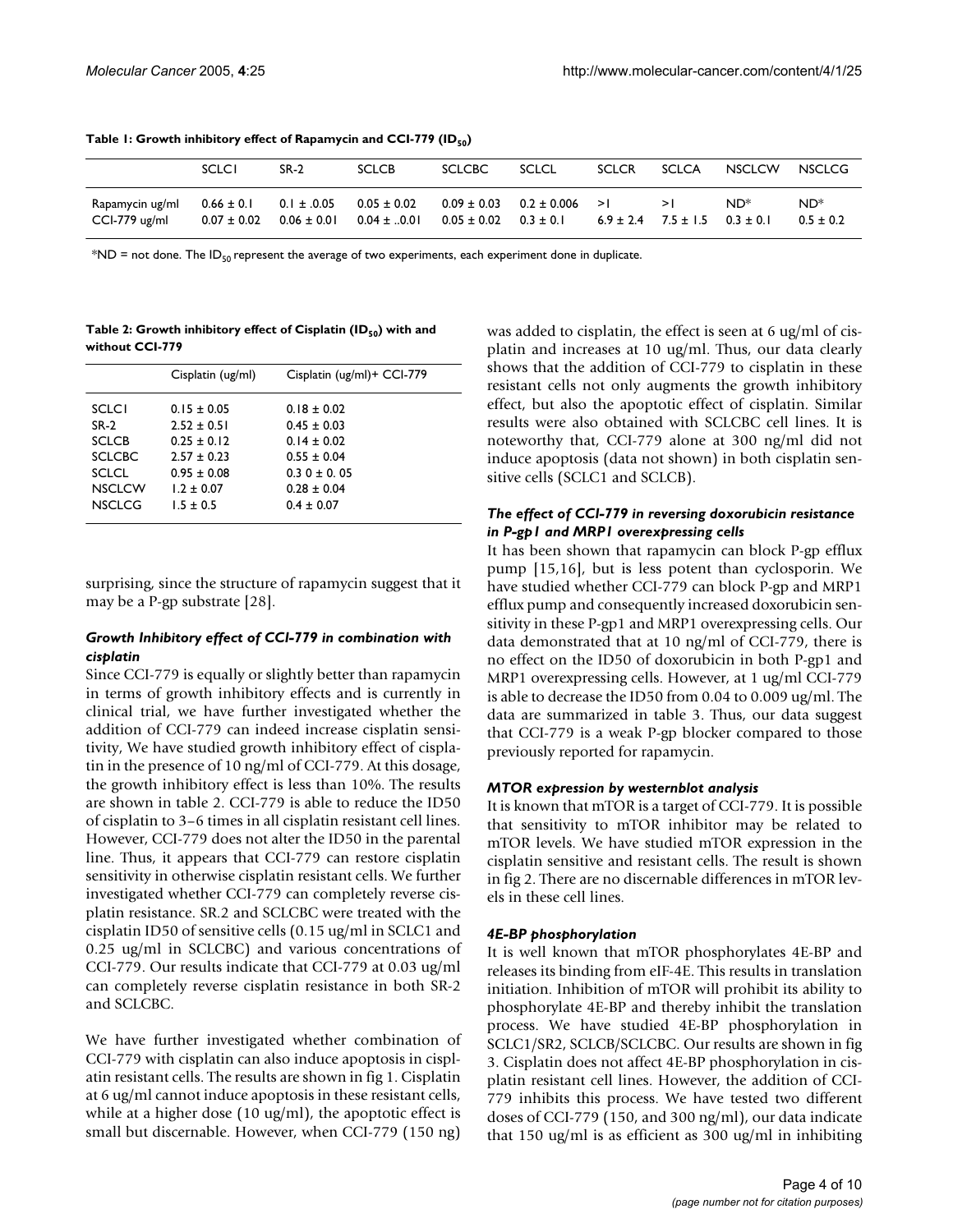<span id="page-4-0"></span>

#### **Figure 1**

Apoptosis assay using annexin-V by FACS analysis in cisplatin resistant cell line (SR-2). Cells were treated with cisplatin alone or in combination with 0.15 ug of CCI-779. Left panels are dual staining for propidium iodide uptake and annexin-VFITC, Right panels are corresponding distribution of annexin VFITC staining in populations of cells. IA: control. IB: SR-2 treated with 6 ug of cisplatin (No annexin VFITC was detected) 1C: SR-2 treated with 6 ug of cisplatin+CCI-779 (small peak of annexin VFITC was detected) ID: SR-2 treated with 10 ug of cisplatin (a peak of annexin VFITC was detected) IE: SR-2 treated with 10 ug of cisplatin+CCI-.779 (a large peak of annexin VFITC was detected) Note: CCI-779 alone at 0.15 and 0.3 ug/ml did not induce apoptosis (data not shown).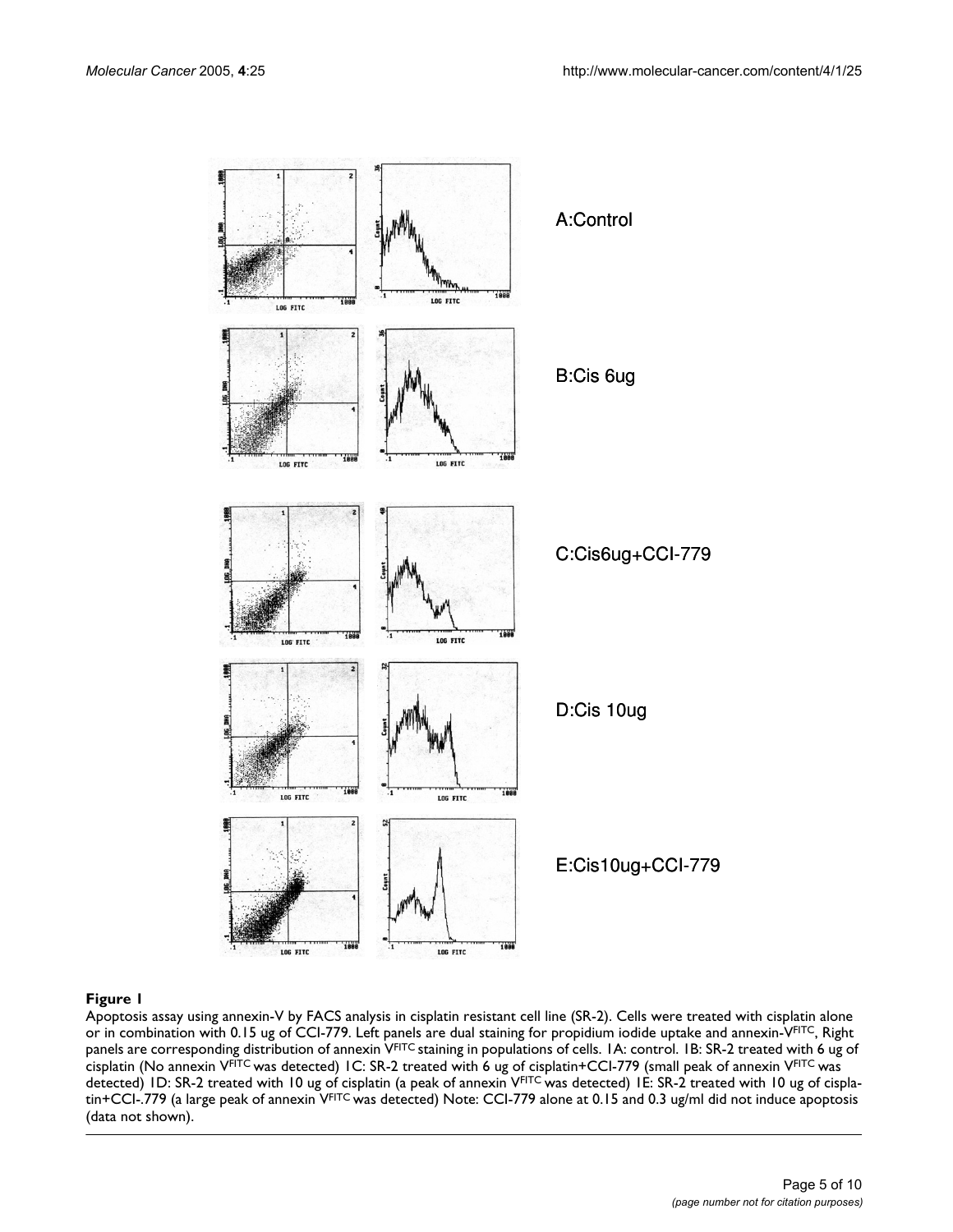|              | DOX (ug/ml)      | DOX+0.01 ug CCI-779 | DOX+1 ug CCI-779  |  |
|--------------|------------------|---------------------|-------------------|--|
| <b>SCLCA</b> | $0.09 \pm 0.02$  | $0.07 \pm 0.01$     | $0.08 \pm 0.02$   |  |
| <b>SCLCR</b> | $0.042 \pm 0.01$ | $0.058 \pm 0.02$    | $0.009 \pm 0.005$ |  |

<span id="page-5-0"></span>Table 3: Growth inhibitory effect of Doxorubicin (ID<sub>50</sub>) with and without CCI-779

<span id="page-5-1"></span>

Figure 2

Westernblot analysis of mTOR in Lane1: SCLCB, Lane 2: SCLCBC. Lane 3: SR-2, Lane 4: SCLC1. Note: there are no differences in mTOR levels in these 4 cell lines.

4E-BP phosphorylation. We have further reduced the dose to 100 ng and the effect on 4E-BP phosphorylation are similar to 150 ng/ml(data not shown). In contrast, in sensitive cells, the phosphorylation of 4E-BP decreased after the addition of cisplatin alone (fig 3, panel A&C). This effect is only slightly enhanced by CCI-779. These results correspond with the growth inhibitory effect illustrated in table [2](#page-3-1) which showed that CCI-779 decreased the ID50 in cisplatin resistant cells but has only minimal effect on sensitive cells.

#### *P-70S6 kinase phosphorylation*

It is well known that CCI-779 decreases p-70 S6 kinase activity by inhibiting its phosphorylation.. We have determined the levels phospho-P-70 S6 kinase by westernblot analysis. Our results are shown in fig [4](#page-7-0). Cisplatin at 0.1 ug/ml or 10 ug/ml did not affect the phosphorylation in two cisplatin resistant cell lines, however, the phosphorylation decreased after adding CCI-779. In contrast, in parental cells (SCLC1 and SCLCB), the levels of phosphop-70 S6 kinase is decreased after adding cisplatin at 0.1 ug/ml and decreased slightly after the addition of CCI-779(data not shown). These findings are similar to the phosphorylation of 4E-BP.

#### *Assay for elongation factor alpha (eEF1-*α*)*

It has been shown that rapamycin can selectively inhibit translation of mRNA encoding elongation factor alpha. In addition, our cisplatin resistant cell lines also overexpress elongation factor  $\alpha$  (fig [5](#page-7-1), panel A). We have examined whether CCI-779 has effect on elongation factor alpha.

The data are shown in fig [5](#page-7-1) (panel B&C). Cisplatin at 10 ug/ml has no effect on eEF-1  $\alpha$  in these resistant cell lines. However, after adding CCI-779, the eEF-1  $\alpha$  is much less.

#### **Discussion**

The mechanisms of cisplatin resistance have been studied for the last several decades. To date, there is no effective pharmacological manipulation to overcome this form of complex resistance. In this report, we have found that mTOR inhibitor (CCI-779) is able to restore cisplatin sensitivity. This is most likely due to the fact that mTOR inhibitor can down regulate protein synthesis. mTOR regulates translation of proteins which are involved in cell cycle progression and cell growth [12,29-32]. The two best characterized downstream targets of mTOR are two families of proteins that control translation, the ribosomal protein S6 kinase (S6K) and the eukaryotic initiation factor eIF4E binding protein (4E-BP)[12,33-35]. S6K1 (p70S6 kinase) phosphorylates S6 which controls the translation of mRNA that possesses an unusual oligopyrimidine tract at its transcription starting site termed 5'TOP. These 5'TOP mRNAs encode major components of protein synthesis machinery (ribosomal protein and elongation factor). Another downstream target of mTOR is eLF-4E binding protein 4E-BP. eIF-4E is known to control translation of mRNA with secondary structure (often GC rich)[36]. These mRNAs are known to encode proteins related to proliferation. In this study, we have shown that in cisplatin resistant cells the phosphorylation of 4E-BP is not affected by cisplatin alone, but decreased after adding CCI-779 which indicates that CCI-779 can block the translational initiation. Similar results were obtained for the phosphorylation of p-70 S6 kinase. In contrast, in parental (cisplatin sensitive cells), cisplatin alone is able to decrease the phosphorylation of both 4E-BP and p-70S6 kinase, although this effect is slightly augmented with the addition of CCI-779. These results correspond with our growth inhibitory findings which show that the addition of CCI-779 only slightly augments the growth inhibitory effect of cisplatin in sensitive cells. The ability of cisplatin to inhibit 4E-BP and p-70 S6 kinase in cisplatin sensitive cells has been reported by others [37]. The exact mechanism is not known. Nevertheless, this mode of action appears to diminish in cisplatin resistant cell lines, and these cells are able to readily turn on the translational machinery. Overall, our findings support our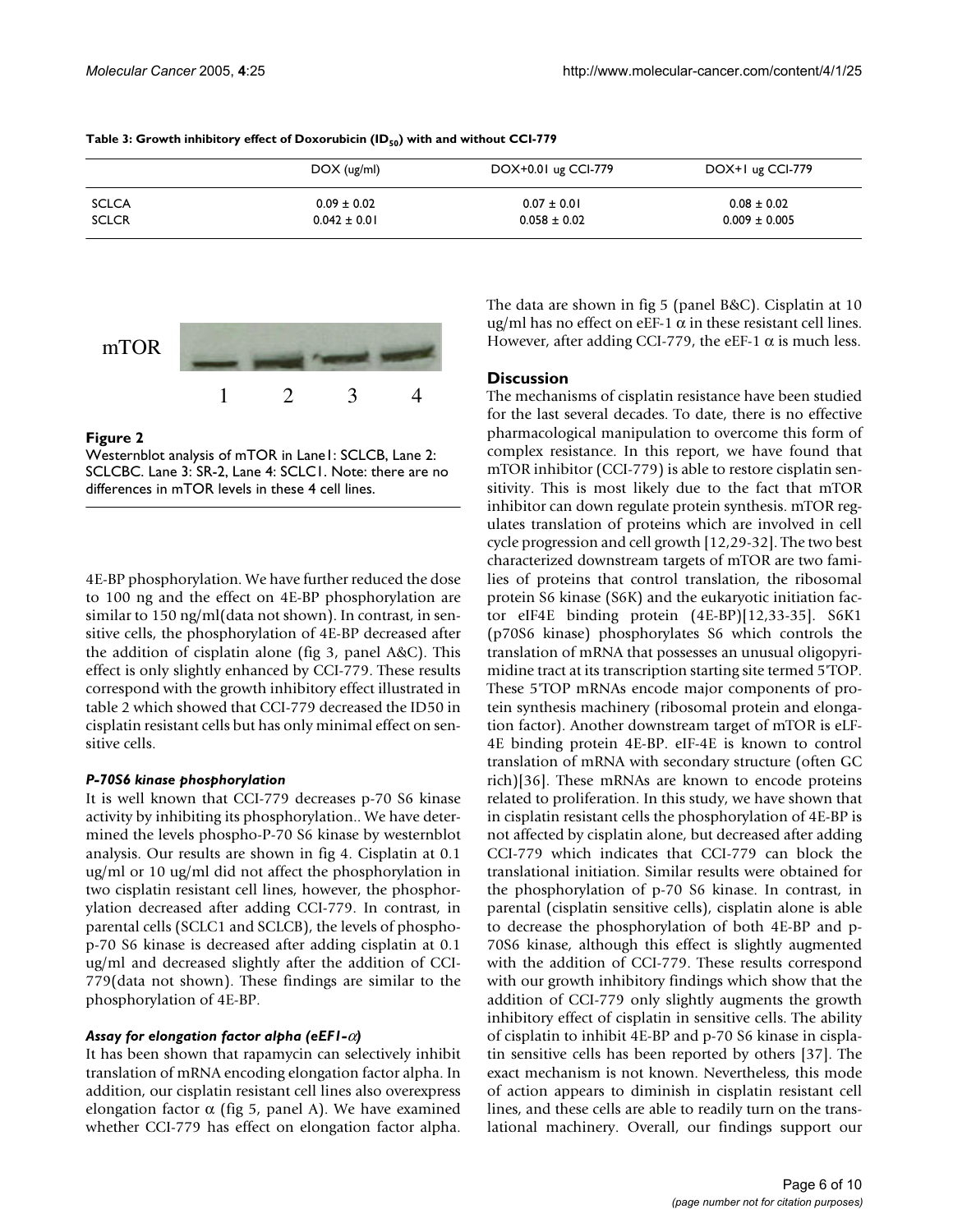

#### **Figure 3** Westernblot analysis of 4E-BP phosphorylation in parental and cismin resistant small cell lung cancer cell lines and content small cell lung cancer cell lung cancer cell lung cancer cell lung cancer cell lung ca

Westernblot analysis of 4E-BP phosphorylation in parental and cisplatin resistant small cell lung cancer cell lines. A: SCLC1 (parental line) was treated with 0.1 ug/ml of cisplatin alone, CCI-779 alone or in combination. Lane1: control (untreated cells) which showed high amount of phosphorylated 4E-BP. Lane 2: SCLC1 treated with 0.1 ug/ml of cisplatin which showed a decrease in the amount of phosphorylated 4E-BP, lane 3&4: SCLC1 treated with 150 ng/ml of CCI-779 alone and CCI-779 with cisplatin 0.1 ug/ml respectively. Both showed comparable amount of phosphorylated 4E-BP and are less than control cells and or cells treated with cisplatin alone. B: 4E-BP phosphorylation in SR-2 (cisplatin resistant cell line derived from SCLC1) after treatment with cisplatin with and without CCI-779. Lane 1: Control untreated cells which showed an abundant amount of phospho-4E-BP, lane 2, 3, and 4: SR-2 treated with 5,10 and 0.1 ug/ml of cisplatin. The amount of phospho-4E-BP are not affected by cisplatin at low dose, but slightly decreased at high dose. Lane 5,6 SR-2 treated with CCI-779 at 150 ng and 300 ng/ ml respectively. Predominantly unphosphorylated 4E-BP is seen, Lane 7&8: SR-2 treated with 150 ng/ml of CCI-779 combined with cisplatin 5 ug and 10 ug/ml respectively. Small amounts of phosphorylated 4E-BP are seen and much less than those with cisplatin alone (lane 2,3&4). C:4E-BP phosphorylation in SCLCB(parental line). Lane 1: Control untreated cells which showed an abundant amount of phospho-4E-BP, lane 2: SCLCB treated with 0.1 ug/ml of cisplatin showed a decrease amount of phospho-4E-BP. lane 3 & 4 SCLCB treated with 150 ng/ml of CCI-779 alone and CCI-779 150 ng/ml with 0.1 ug/ml of cisplatin respectively. Both showed comparable amount of phospho-4E-BP and is slightly less than cisplatin alone. D: 4E-BP phosphorylation in SCLCBC (cisplatin resistant cells). Lane 1,2,3: SCLCBC treated with CCI-779 150 ng/ml combined with cisplatin at 1,5 and 10 ug/ml of cisplatin respectively. The amount of phospho-4E-BP is minimum and predominantly unphosphorylated form, lane 4&5 SCLCBC treated with CCI-779 at 150 ng and 300 ng/ml, only unphosphorylated 4E-BP predominate. Lane 6,7,8 SCLCBC treated with 10,5 and 1 ug/ml of cisplatin respectively. The amount of phospho4E-BP are similar to the control cells. Lane 9. Control untreated cells. Actin is used as control for protein loading for all cell lines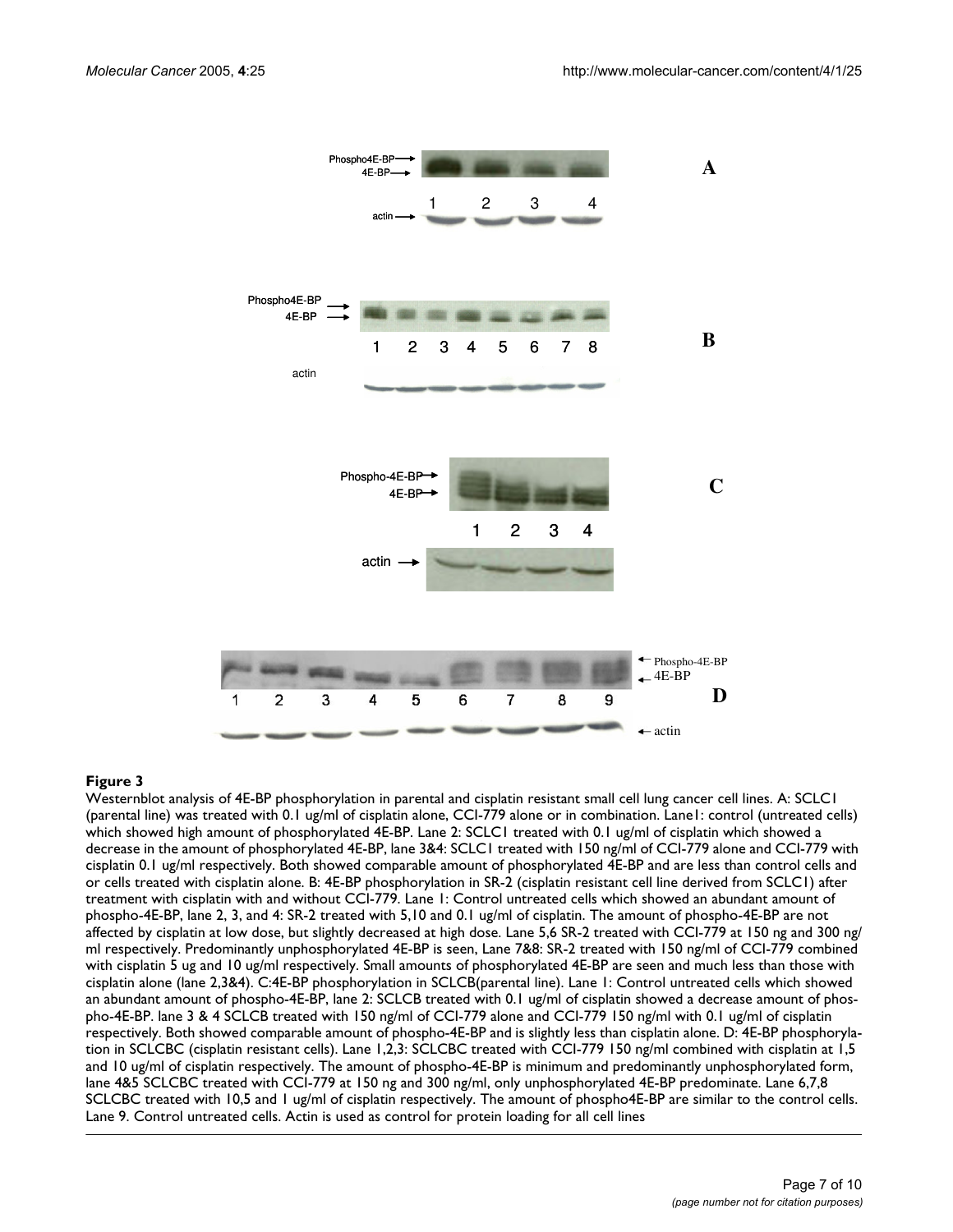

<span id="page-7-0"></span>

#### Figure 4

Westernblot analysis of phospho-P70S6kinase in cisplatin resistant cells. A: SR-2 cells. Lane 1. SR-2 treated with cisplatin 10 ug/ml and CCI-779 150 ng/ml, lane 2: SR-2 treated with CCI-779 at 150 ng/ml. Both 1&2 showed only minimal amount of phospho-p70S6kinase. Lane 3&4 SR-2 treated with cisplatin at 0.1 and 10 ug/ml., cisplatin does not affect the amount of phospho-p70S6kinase and showed similar intensity to control cells. Lane 5: control untreated cells. B. SCLCBC cells. Lane 1: Control untreated cells, lane 2&3 SCLCBC treated with cisplatin at 0.1 and 10 ug/ml respectively. Similar amounts of phospho-p70S6kinase were seen. Lane 4 SCLCBC treated with cisplatin 10 ug/ml and CCI-779 150 ng/ml. The amount of phosphor-p70S6kinase is less. Lane 5 SCLCBC treated with CCI-779 at 150 ng/ml. No signal intensity for p-70S6kinase was seen. Actin was used as control for protein loading.

notion that the reason why cisplatin resistant cell lines up regulated the mRNA encoding for ribosomal protein and elongation factors is due to the fact that these resistant cells have to turn on the protein synthesis machinery in order to survive. Consequently, by inhibiting the protein translational machinery using CCI-779, cisplatin resistance can be overcome. Furthermore, our preliminary results also show that CCI-779 can inhibit the synthesis of DNA repair proteins, cell cycle protein as well as telomerase which further support our hypothesis. Importantly, these findings also can be applied to de-novo cisplatin resistant cell lines derived from patients who failed treatment (SCLCL, NSCLCW and NSCLCG). The ID50 of cisplatin was decreased by 3–4 folds after CCI-779. The concentration we used to overcome cisplatin resistance is low (10 ng/ml) and is clinically achievable. [38,39] These findings can have significant clinical implication for future use of mTOR inhibitors to overcome cisplatin resistance.

<span id="page-7-1"></span>

#### Figure 5

Westernblot analysis of eEF-1α. **A** eEF-1α in sensitive and resistant cells. Lane 1. SCLCB, lane 2: SCLCBC, lane 3: SR-2, lane 4: SCLC1. The signal intensity of the resistant cell line SCLCBC and SR-2 are much greater than their sensitive cells SCLCB and SCLC1 counterpart. **B** eEF-1α in SR-2 cell line. Lane 1: control, lane 2&3: SR-2 treated with 0.5 and 10 ug/ml of cisplatin respectively. Similar signal intensity are seen compared to control, lane 4&5: SR-2 treated with 10 ng and 50 ng/ml of CCI-779 respectively. There is no change in signal intensity of eEF-1 $\alpha$  at 10 ng of CCI-779, but decreased after exposure to 50 ng/ml of CCI-779, lane 6: SR-2 treated with 10 ug/.ml of cisplatin with CCI-779 50 ng/ml, the signal intensity also less and similar to those treated with CCI-779 alone. **C** eEF-1α in SCLCBC. Lane 1: control, lane 2&3 SCLCBC treated with 0.5 ug and 10 ug/ml of cisplatin respectively. Similar signal intensity of eEF-1 $\alpha$  is seen compared to control, lane 4&5: SR-2 treated with 10 ng and 50 ng/ml of CCI-779 respectively, there is no changes in signal intensity at 10 ng/ml of CCI-779, but decreased at 50 ng/ml of CCI-779, lane 6 SCLCBC treated with 10 ug/ml of cisplatin with CCI-779 50 ng/ml. The signal intensity is less and similar to those treated with CCI-779 alone.

It has been previously demonstrated that rapamycin can reverse MDR1 mediated drug resistance [15]. Furthermore, both P-gp1 and MRP1 mediated drug resistance have been reported in lung cancer [40-42]. Thus, we have also investigated the possible antitumor activity as well as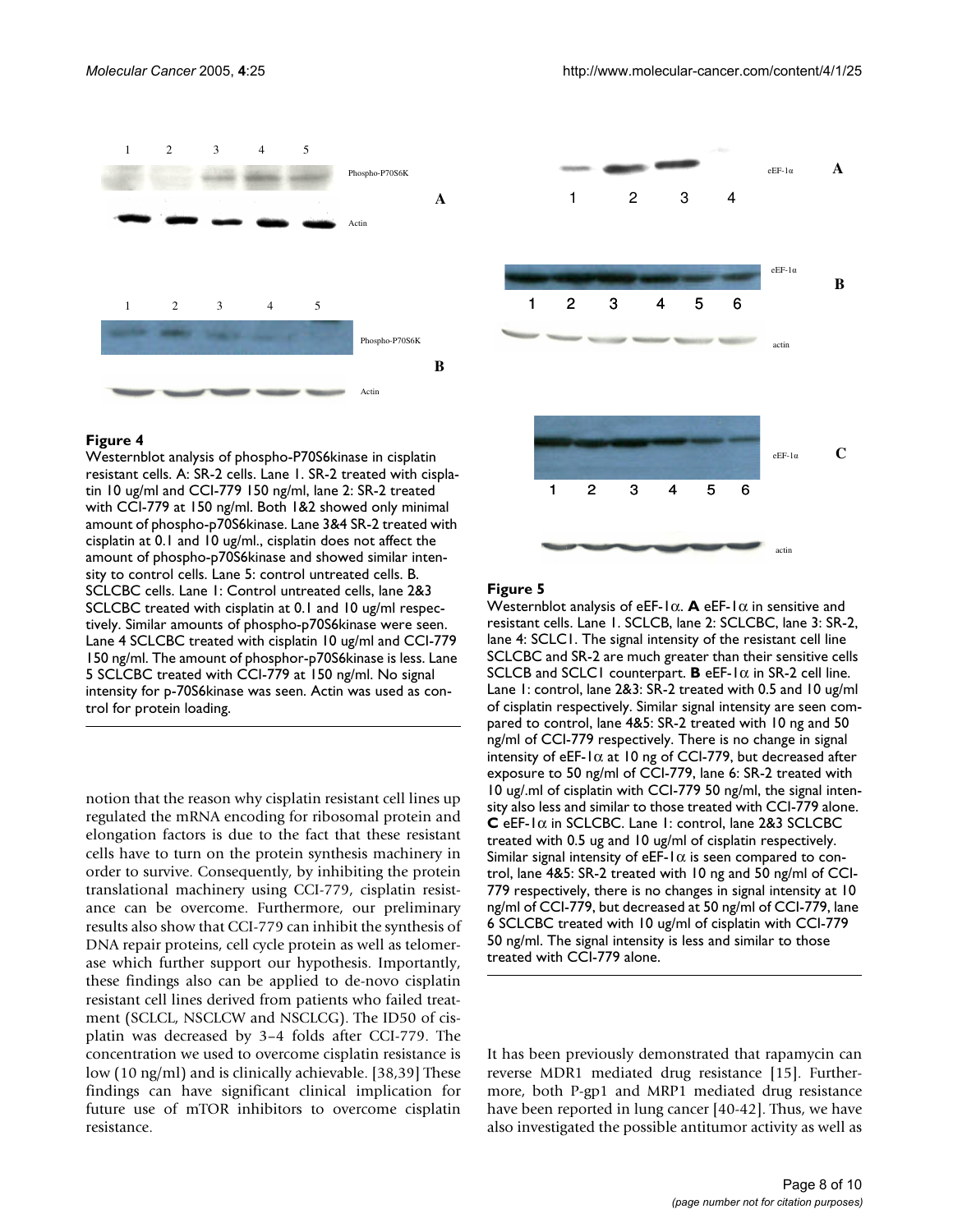reversal activity of CCI-779 in P-gp1 and MDR1 overexpressing cell lines. Our results demonstrated that both CCI-779 and rapamycin have no antitumor activity in Pgp1 or MRP1 overexpressing cell lines. It is possible that both rapamycin and CCI-779 are recognized by both Pgp1 and MRP1. This is not surprising since it has been reported that rapamycin can be transported by P-gp in renal proximal tubule [43]. We have also found that CCI-779 is a weak reversal agent when compared with those reported for rapamycin. CCI-779 at 1 ug/ml (1 uM) can only decrease the ID50 of doxorubicin by 4.5 fold whereas rapamycin at 1 uM can decrease the ID50 of daunorubicin by 10 fold [15]. This may be due to the fact that CCI-779 is more water soluble and thus is less effective as reversal agent [44]

### **Conclusion**

We conclude that CCI-779 is able to restore cisplatin sensitivity in small cell lung cancer cell lines which were selected for cisplatin resistance aswell as cell lines derived from patients who failed cisplatin. The most likely mechanism is due to inhibition of translation of proteins which are involved in cisplatin resistance. These findings should be further explored in the clinic. However, CCI-779 has no antitumor activity in P-gp1 and MRP1 overexpressing cell lines. Moreover, CCI-779 can only partially reverse Pgp1 at a higher dose (1 ug/ml). Therefore, CCI-779 is not a good candidate to use in MDR1 or MRP1 overexpressing cells.

#### **Acknowledgements**

This work is supported By VA. Research fund to N. Savaraj and CA 79085 to MT. Kuo.

# **References**

- 1. Vincent T. DeVita SHSAR: **Cancer: Principles and Practice of Oncology Single Volume.** 2001, **1:**.
- 2. Siddik ZH: **[Cisplatin: mode of cytotoxic action and molecular](http://www.ncbi.nlm.nih.gov/entrez/query.fcgi?cmd=Retrieve&db=PubMed&dopt=Abstract&list_uids=14576837) [basis of resistance.](http://www.ncbi.nlm.nih.gov/entrez/query.fcgi?cmd=Retrieve&db=PubMed&dopt=Abstract&list_uids=14576837)** *Oncogene* 2003, **22:**7265-7279.
- Lee KB, Parker RJ, Bohr V, Cornelison T, Reed E: [Cisplatin sensi](http://www.ncbi.nlm.nih.gov/entrez/query.fcgi?cmd=Retrieve&db=PubMed&dopt=Abstract&list_uids=8222071)**[tivity/resistance in UV repair-deficient Chinese hamster](http://www.ncbi.nlm.nih.gov/entrez/query.fcgi?cmd=Retrieve&db=PubMed&dopt=Abstract&list_uids=8222071) [ovary cells of complementation groups 1 and 3.](http://www.ncbi.nlm.nih.gov/entrez/query.fcgi?cmd=Retrieve&db=PubMed&dopt=Abstract&list_uids=8222071)** *Carcinogenesis* 1993, **14:**2177-2180.
- 4. Murata T, Haisa M, Uetsuka H, Nobuhisa T, Ookawa T, Tabuchi Y, Shirakawa Y, Yamatsuji T, Matsuoka J, Nishiyama M, Tanaka N, Naomoto Y: **[Molecular mechanism of chemoresistance to cispla](http://www.ncbi.nlm.nih.gov/entrez/query.fcgi?cmd=Retrieve&db=PubMed&dopt=Abstract&list_uids=15138626)[tin in ovarian cancer cell lines.](http://www.ncbi.nlm.nih.gov/entrez/query.fcgi?cmd=Retrieve&db=PubMed&dopt=Abstract&list_uids=15138626)** *Int J Mol Med* 2004, **13:**865-868.
- 5. Asselin E, Mills GB, Tsang BK: **[XIAP regulates Akt activity and](http://www.ncbi.nlm.nih.gov/entrez/query.fcgi?cmd=Retrieve&db=PubMed&dopt=Abstract&list_uids=11280739) [caspase-3-dependent cleavage during cisplatin-induced](http://www.ncbi.nlm.nih.gov/entrez/query.fcgi?cmd=Retrieve&db=PubMed&dopt=Abstract&list_uids=11280739) [apoptosis in human ovarian epithelial cancer cells.](http://www.ncbi.nlm.nih.gov/entrez/query.fcgi?cmd=Retrieve&db=PubMed&dopt=Abstract&list_uids=11280739)** *Cancer Res* 2001, **61:**1862-1868.
- 6. Hayakawa J, Depatie C, Ohmichi M, Mercola D: **[The activation of](http://www.ncbi.nlm.nih.gov/entrez/query.fcgi?cmd=Retrieve&db=PubMed&dopt=Abstract&list_uids=12663670) c-Jun NH2-terminal kinase (JNK) by DNA-damaging agents [serves to promote drug resistance via activating transcrip](http://www.ncbi.nlm.nih.gov/entrez/query.fcgi?cmd=Retrieve&db=PubMed&dopt=Abstract&list_uids=12663670)[tion factor 2 \(ATF2\)-dependent enhanced DNA repair.](http://www.ncbi.nlm.nih.gov/entrez/query.fcgi?cmd=Retrieve&db=PubMed&dopt=Abstract&list_uids=12663670)** *J Biol Chem* 2003, **278:**20582-20592.
- 7. Yuan ZQ, Feldman RI, Sussman GE, Coppola D, Nicosia SV, Cheng JQ: **[AKT2 inhibition of cisplatin-induced JNK/p38 and Bax](http://www.ncbi.nlm.nih.gov/entrez/query.fcgi?cmd=Retrieve&db=PubMed&dopt=Abstract&list_uids=12697749) [activation by phosphorylation of ASK1: implication of AKT2](http://www.ncbi.nlm.nih.gov/entrez/query.fcgi?cmd=Retrieve&db=PubMed&dopt=Abstract&list_uids=12697749) [in chemoresistance.](http://www.ncbi.nlm.nih.gov/entrez/query.fcgi?cmd=Retrieve&db=PubMed&dopt=Abstract&list_uids=12697749)** *J Biol Chem* 2003, **278:**23432-23440.
- 8. Samimi G KKHAKSRHSB: **[Modulation of the cellular pharma](http://www.ncbi.nlm.nih.gov/entrez/query.fcgi?cmd=Retrieve&db=PubMed&dopt=Abstract&list_uids=15213293)[cology of cisplatin and its analogs by the copper exporters](http://www.ncbi.nlm.nih.gov/entrez/query.fcgi?cmd=Retrieve&db=PubMed&dopt=Abstract&list_uids=15213293) [ATP7A and ATP7B.](http://www.ncbi.nlm.nih.gov/entrez/query.fcgi?cmd=Retrieve&db=PubMed&dopt=Abstract&list_uids=15213293)** *Mol Pharmacol* 2004, **66:**25-32.
- 9. Samimi G SRKKHAKRMTMGMHSB: **[Increased expression of the](http://www.ncbi.nlm.nih.gov/entrez/query.fcgi?cmd=Retrieve&db=PubMed&dopt=Abstract&list_uids=15269138) [copper efflux transporter ATP7A mediates resistance to cis](http://www.ncbi.nlm.nih.gov/entrez/query.fcgi?cmd=Retrieve&db=PubMed&dopt=Abstract&list_uids=15269138)platin, carboplatin, and oxaliplatin in ovarian cancer cells.** *Clin Cancer Res* 2004, **10:**4661-4669.
- 10. Terada N, Patel HR, Takase K, Kohno K, Nairn AC, Gelfand EW: **[Rapamycin selectively inhibits translation of mRNAs encod](http://www.ncbi.nlm.nih.gov/entrez/query.fcgi?cmd=Retrieve&db=PubMed&dopt=Abstract&list_uids=7972087)[ing elongation factors and ribosomal proteins.](http://www.ncbi.nlm.nih.gov/entrez/query.fcgi?cmd=Retrieve&db=PubMed&dopt=Abstract&list_uids=7972087)** *Proc Natl Acad Sci U S A* 1994, **91:**11477-11481.
- Gingras AC, Gygi SP, Raught B, Polakiewicz RD, Abraham RT, Hoekstra MF, Aebersold R, Sonenberg N: **[Regulation of 4E-BP1 phos](http://www.ncbi.nlm.nih.gov/entrez/query.fcgi?cmd=Retrieve&db=PubMed&dopt=Abstract&list_uids=10364159)[phorylation: a novel two-step mechanism.](http://www.ncbi.nlm.nih.gov/entrez/query.fcgi?cmd=Retrieve&db=PubMed&dopt=Abstract&list_uids=10364159)** *Genes Dev* 1999, **13:**1422-1437.
- 12. Bjornsti MA, Houghton PJ: [The TOR pathway: a target for can](http://www.ncbi.nlm.nih.gov/entrez/query.fcgi?cmd=Retrieve&db=PubMed&dopt=Abstract&list_uids=15122205)**[cer therapy.](http://www.ncbi.nlm.nih.gov/entrez/query.fcgi?cmd=Retrieve&db=PubMed&dopt=Abstract&list_uids=15122205)** *Nat Rev Cancer* 2004, **4:**335-348.
- 13. Garber K: **[Rapamycin's resurrection: a new way to target the](http://www.ncbi.nlm.nih.gov/entrez/query.fcgi?cmd=Retrieve&db=PubMed&dopt=Abstract&list_uids=11604470) [cancer cell cycle.](http://www.ncbi.nlm.nih.gov/entrez/query.fcgi?cmd=Retrieve&db=PubMed&dopt=Abstract&list_uids=11604470)** *J Natl Cancer Inst* 2001, **93:**1517-1519.
- 14. Peralba JM, DeGraffenried L, Friedrichs W, Fulcher L, Grunwald V, Weiss G, Hidalgo M: **[Pharmacodynamic Evaluation of CCI-779,](http://www.ncbi.nlm.nih.gov/entrez/query.fcgi?cmd=Retrieve&db=PubMed&dopt=Abstract&list_uids=12912932) [an Inhibitor of mTOR, in Cancer Patients.](http://www.ncbi.nlm.nih.gov/entrez/query.fcgi?cmd=Retrieve&db=PubMed&dopt=Abstract&list_uids=12912932)** *Clin Cancer Res* 2003, **9:**2887-2892.
- 15. Arceci RJ, Stieglitz K, Bierer BE: **[Immunosuppressants FK506 and](http://www.ncbi.nlm.nih.gov/entrez/query.fcgi?cmd=Retrieve&db=PubMed&dopt=Abstract&list_uids=1381629) [rapamycin function as reversal agents of the multidrug](http://www.ncbi.nlm.nih.gov/entrez/query.fcgi?cmd=Retrieve&db=PubMed&dopt=Abstract&list_uids=1381629) [resistance phenotype.](http://www.ncbi.nlm.nih.gov/entrez/query.fcgi?cmd=Retrieve&db=PubMed&dopt=Abstract&list_uids=1381629)** *Blood* 1992, **80:**1528-1536.
- 16. Hoof T, Demmer A, Christians U, Tummler B: **[Reversal of multid](http://www.ncbi.nlm.nih.gov/entrez/query.fcgi?cmd=Retrieve&db=PubMed&dopt=Abstract&list_uids=7689059)rug resistance in Chinese hamster ovary cells by the immu-<br>nosuppressive agent rapamycin.** Eur | Pharmacol 1993, **[nosuppressive agent rapamycin.](http://www.ncbi.nlm.nih.gov/entrez/query.fcgi?cmd=Retrieve&db=PubMed&dopt=Abstract&list_uids=7689059)** *Eur J Pharmacol* 1993, **246:**53-58.
- 17. Ling V: **Multidrug resistance: molecular mechanisms and clinical relevance.** *Cancer Chemother Pharmacol* 1997, **40:**Suppl3-8.
- 18. Zhang W LV: **[Cell-cycle-dependent turnover of P-glycoprotein](http://www.ncbi.nlm.nih.gov/entrez/query.fcgi?cmd=Retrieve&db=PubMed&dopt=Abstract&list_uids=10825230) [in multidrug-resistant cells.](http://www.ncbi.nlm.nih.gov/entrez/query.fcgi?cmd=Retrieve&db=PubMed&dopt=Abstract&list_uids=10825230)** *J Cell Physiol* 2000, **184:**17-26.
- 19. Hipfner DR DRGCSP: **[Structural, mechanistic and clinical](http://www.ncbi.nlm.nih.gov/entrez/query.fcgi?cmd=Retrieve&db=PubMed&dopt=Abstract&list_uids=10581367) [aspects of MRP1.](http://www.ncbi.nlm.nih.gov/entrez/query.fcgi?cmd=Retrieve&db=PubMed&dopt=Abstract&list_uids=10581367)** *Biochim Biophys Acta* 1999, **1461:**359-376.
- 20. Borst P, Evers R, Kool M, Wijnholds J: **[A family of drug transport](http://www.ncbi.nlm.nih.gov/entrez/query.fcgi?cmd=Retrieve&db=PubMed&dopt=Abstract&list_uids=10944550)[ers: the multidrug resistance-associated proteins.](http://www.ncbi.nlm.nih.gov/entrez/query.fcgi?cmd=Retrieve&db=PubMed&dopt=Abstract&list_uids=10944550)** *J Natl Cancer Inst* 2000, **92:**1295-1302.
- 21. Loe DW OCJDRGCSP: **[Structure-activity studies of verapamil](http://www.ncbi.nlm.nih.gov/entrez/query.fcgi?cmd=Retrieve&db=PubMed&dopt=Abstract&list_uids=10973801) [analogs that modulate transport of leukotriene C\(4\) and](http://www.ncbi.nlm.nih.gov/entrez/query.fcgi?cmd=Retrieve&db=PubMed&dopt=Abstract&list_uids=10973801) reduced glutathione by multidrug resistance protein MRP1.** *Biochem Biophys Res Commun* 2000, **275:**795-803.
- Savaraj N, Wu C, Wangpaichitr M, Kuo MT, Lampidis T, Robles C, Furst AJ, Feun L: **[Overexpression of mutated MRP4 in cisplatin](http://www.ncbi.nlm.nih.gov/entrez/query.fcgi?cmd=Retrieve&db=PubMed&dopt=Abstract&list_uids=12792791) [resistant small cell lung cancer cell line: collateral sensitivity](http://www.ncbi.nlm.nih.gov/entrez/query.fcgi?cmd=Retrieve&db=PubMed&dopt=Abstract&list_uids=12792791) [to azidothymidine.](http://www.ncbi.nlm.nih.gov/entrez/query.fcgi?cmd=Retrieve&db=PubMed&dopt=Abstract&list_uids=12792791)** *Int J Oncol* 2003, **23:**173-179.
- 23. Brouty-Boye D, Kolonias D, Wu CJ, Savaraj N, Lampidis TJ: **[Rela](http://www.ncbi.nlm.nih.gov/entrez/query.fcgi?cmd=Retrieve&db=PubMed&dopt=Abstract&list_uids=7712466)[tionship of multidrug resistance to rhodamine-123 selectiv](http://www.ncbi.nlm.nih.gov/entrez/query.fcgi?cmd=Retrieve&db=PubMed&dopt=Abstract&list_uids=7712466)ity between carcinoma and normal epithelial cells: taxol and [vinblastine modulate drug efflux.](http://www.ncbi.nlm.nih.gov/entrez/query.fcgi?cmd=Retrieve&db=PubMed&dopt=Abstract&list_uids=7712466)** *Cancer Res* 1995, **55:**1633-1638.
- 24. Savaraj N WCJXRLTJFLKMT: **Quantitative multidrug resistant associated protein gene expression by competitive reverse transcriptase polymerase chain reaction.** *Cell Pharm* 1996, **3:**349-354.
- 25. Xu J, Tyan T, Cedrone E, Savaraj N, Wang N: **[Detection of 11q13](http://www.ncbi.nlm.nih.gov/entrez/query.fcgi?cmd=Retrieve&db=PubMed&dopt=Abstract&list_uids=8946196) [amplification as the origin of a homogeneously staining](http://www.ncbi.nlm.nih.gov/entrez/query.fcgi?cmd=Retrieve&db=PubMed&dopt=Abstract&list_uids=8946196) region in small cell lung cancer by chromosome [microdissection.](http://www.ncbi.nlm.nih.gov/entrez/query.fcgi?cmd=Retrieve&db=PubMed&dopt=Abstract&list_uids=8946196)** *Genes Chromosomes Cancer* 1996, **17:**172-178.
- 26. Savaraj N, Lampidis TJ, Zhao JY, Wu CJ, Teeter LD, Kuo MT: **[Two](http://www.ncbi.nlm.nih.gov/entrez/query.fcgi?cmd=Retrieve&db=PubMed&dopt=Abstract&list_uids=7907527) [multidrug-resistant Friend leukemic cell lines selected with](http://www.ncbi.nlm.nih.gov/entrez/query.fcgi?cmd=Retrieve&db=PubMed&dopt=Abstract&list_uids=7907527) different drugs exhibit overproduction of different P-glyco[proteins.](http://www.ncbi.nlm.nih.gov/entrez/query.fcgi?cmd=Retrieve&db=PubMed&dopt=Abstract&list_uids=7907527)** *Cancer Invest* 1994, **12:**138-144.
- 27. Gingras AC, Kennedy SG, O'Leary MA, Sonenberg N, Hay N: **[4E-](http://www.ncbi.nlm.nih.gov/entrez/query.fcgi?cmd=Retrieve&db=PubMed&dopt=Abstract&list_uids=9472019)[BP1, a repressor of mRNA translation, is phosphorylated](http://www.ncbi.nlm.nih.gov/entrez/query.fcgi?cmd=Retrieve&db=PubMed&dopt=Abstract&list_uids=9472019) [and inactivated by the Akt\(PKB\) signaling pathway.](http://www.ncbi.nlm.nih.gov/entrez/query.fcgi?cmd=Retrieve&db=PubMed&dopt=Abstract&list_uids=9472019)** *Genes Dev* 1998, **12:**502-513.
- 28. Didziapetris R, Japertas P, Avdeef A, Petrauskas A: **[Classification](http://www.ncbi.nlm.nih.gov/entrez/query.fcgi?cmd=Retrieve&db=PubMed&dopt=Abstract&list_uids=15203928) [analysis of P-glycoprotein substrate specificity.](http://www.ncbi.nlm.nih.gov/entrez/query.fcgi?cmd=Retrieve&db=PubMed&dopt=Abstract&list_uids=15203928)** *J Drug Target* 2003, **11:**391-406.
- 29. Chen J, Fang Y: **[A novel pathway regulating the mammalian](http://www.ncbi.nlm.nih.gov/entrez/query.fcgi?cmd=Retrieve&db=PubMed&dopt=Abstract&list_uids=12234610) [target of rapamycin \(mTOR\) signaling.](http://www.ncbi.nlm.nih.gov/entrez/query.fcgi?cmd=Retrieve&db=PubMed&dopt=Abstract&list_uids=12234610)** *Biochem Pharmacol* 2002, **64:**1071-1077.
- 30. Mita MM, Mita A, Rowinsky EK: **[The molecular target of rapamy](http://www.ncbi.nlm.nih.gov/entrez/query.fcgi?cmd=Retrieve&db=PubMed&dopt=Abstract&list_uids=14508096)[cin \(mTOR\) as a therapeutic target against cancer.](http://www.ncbi.nlm.nih.gov/entrez/query.fcgi?cmd=Retrieve&db=PubMed&dopt=Abstract&list_uids=14508096)** *Cancer Biol Ther* 2003, **2:**S169-77.
- 31. Huang S, Bjornsti MA, Houghton PJ: **[Rapamycins: mechanism of](http://www.ncbi.nlm.nih.gov/entrez/query.fcgi?cmd=Retrieve&db=PubMed&dopt=Abstract&list_uids=12878853) [action and cellular resistance.](http://www.ncbi.nlm.nih.gov/entrez/query.fcgi?cmd=Retrieve&db=PubMed&dopt=Abstract&list_uids=12878853)** *Cancer Biol Ther* 2003, **2:**222-232.